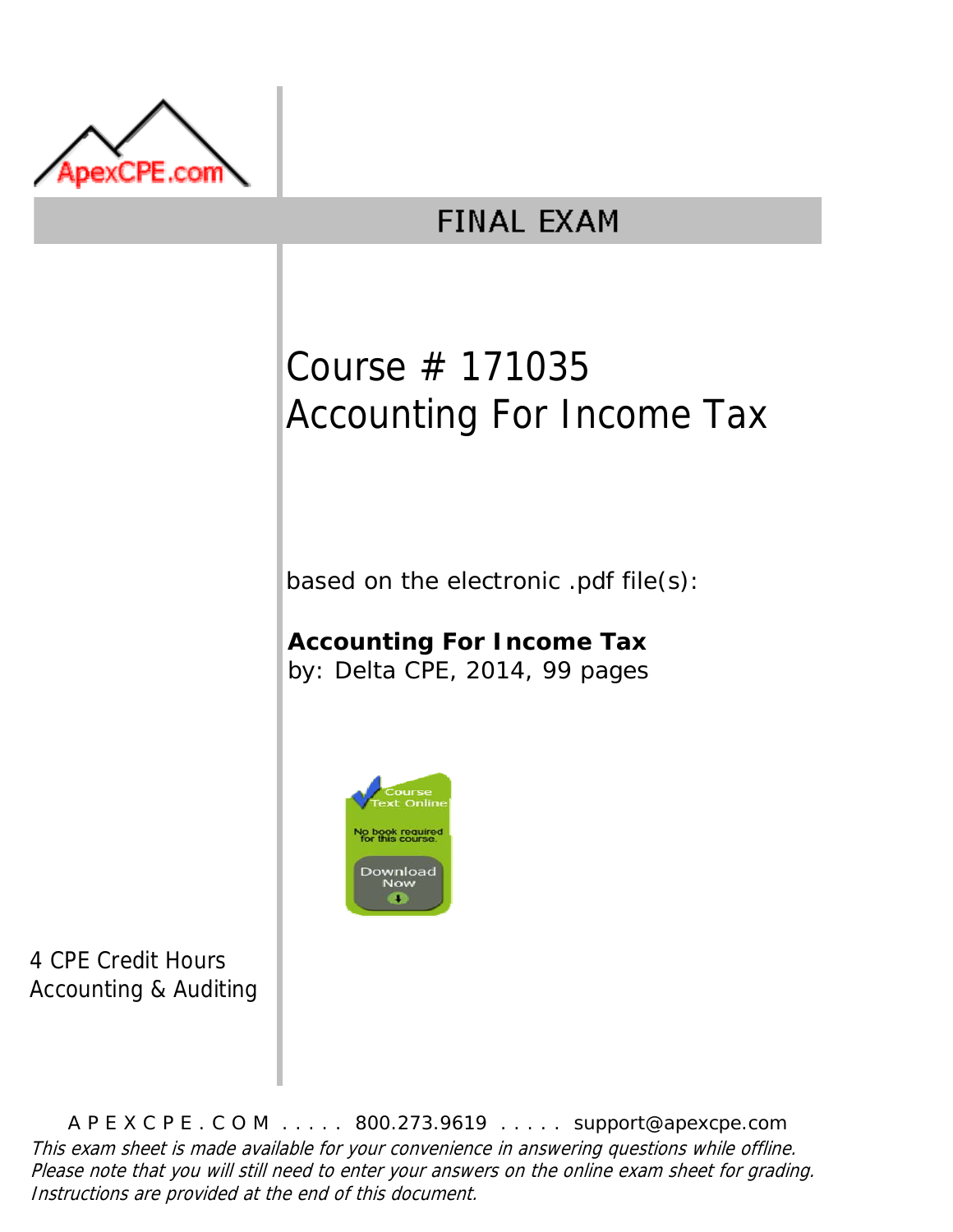# **Chapter 0 - Course Material**

- 1. The relationship between income tax currently payable and income tax expense is that income tax currently payable
	- **IS always equal to income tax expense.**
	- May be greater than but not less than income tax expense.
	- May be less than but not greater than income tax expense.
	- May differ from income tax expense.
- 2. Temporary differences arise when expenses are deductible for tax purposes in a period
	- Not before or after they are recognized in financial income.
	- Before they are recognized in financial income, but not after.
	- Both after and before they are recognized in financial income.
	- After they are recognized in financial income, but not before.
- 3. Which of the following is a temporary difference classified as a revenue or gain that is taxable after it is recognized in financial income?
	- Subscriptions received in advance.
	- **LECT** Prepaid royalty received in advance.
	- An installment sale accounted for on the accrual basis for financial reporting purposes and on the installment (cash) basis for tax purposes.
	- Interest received on a municipal obligation.
- 4. A temporary difference arises when a revenue item is reported for tax purposes in a period
	- Both after and before they are recognized in financial income.
	- **LETT** After they are recognized in financial income, but not before.
	- Before they are recognized in financial income, but not after.
	- Not before or after they are recognized in financial income.
- 5. A company uses the equity method to account for a business investment. This would result in what type of difference and in what type of deferred income tax?
	- **LECT** Permanent difference, and a deferred tax asset
	- **LETT** Permanent difference, and a deferred tax liability
	- **Temporary difference, and a deferred tax asset**
	- **Temporary difference, and a deferred tax liability**
- 6. Machinery was acquired at the beginning of the year. Depreciation recorded during the life of the machinery could result in
	- **Future taxable amounts and future deductible amounts.**
	- Future taxable amounts, but NOT future deductible amounts.
	- **LETT** Future deductible amounts, but NOT future taxable amounts.
	- Neither future taxable amounts nor future deductible amounts.
- 7. Orleans Co., a cash-basis taxpayer, prepares accrual-basis financial statements. In its current year balance sheet, Orleans's deferred income tax liabilities increased compared with those reported for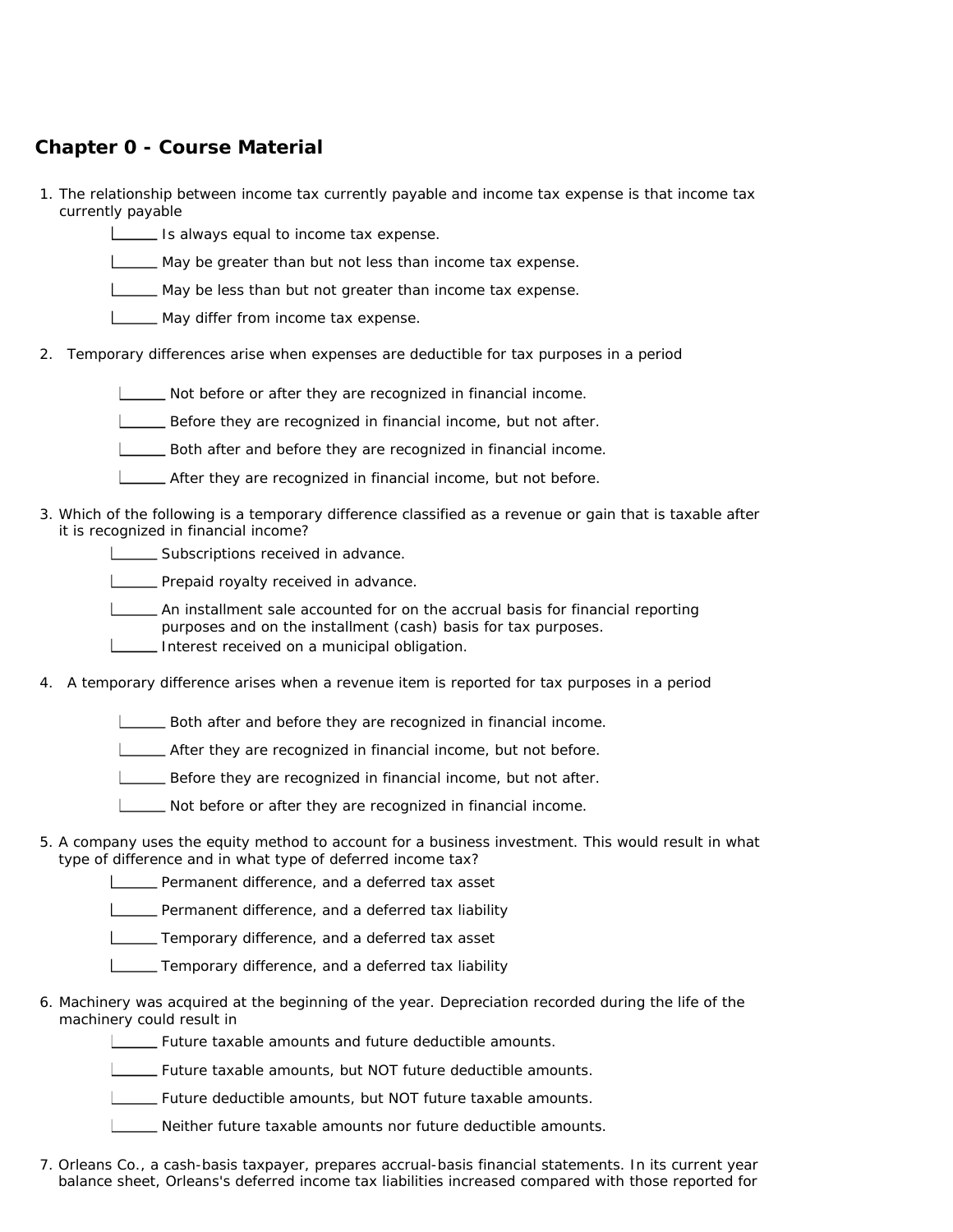the prior year. Which of the following changes would cause this increase in deferred income tax liabilities? 1: An increase in prepaid insurance; 2: An increase in rent receivable; 3: An increase in warranty obligations.

- $\boxed{\phantom{1}}$  1 only.  $\Box$  1 and 2 only.  $\Box$  2 and 3 only.  $\Box$  4 only.
- 8. Taxable income of a corporation

Differs from accounting income due to differences in intraperiod allocation between the two methods of income determination.

Differs from accounting income due to differences in interperiod allocation and permanent differences between the two methods of income determination.

Is based on generally accepted accounting principles.

- **IS reported on the corporation's income statement.**
- 9. At the December 31, 2X12 balance sheet date, Unruh Corporation reports an accrued receivable for financial reporting purposes but not for tax purposes. When this asset is recovered in 2X13, a future taxable amount will occur and

Pretax financial income will exceed taxable income in 2X13.

Unruh will record a decrease in a deferred tax liability in 2X13.

Total income tax expense for 2X13 will exceed current tax expense for 2X13.

Unruh will record an increase in a deferred tax asset in 2X13.

10. Which of the following are temporary differences that are normally classified as expenses or losses that are deductible after they are recognized in financial income?

**LETT** Advance rental receipts.

**LETT** Product warranty liabilities.

Depreciable property.

Fines and expenses resulting from a violation of law.

11. A company records an unrealized loss on short-term securities. This would result in what type of difference and in what type of deferred income tax?

**Temporary difference, and a deferred tax liability** 

**Temporary difference, and a deferred tax asset** 

**LETT** Permanent difference, and a deferred tax liability

**LETT** Permanent difference, and a deferred tax asset

12. Deferred tax assets are reduced by a valuation allowance if, based on the weight of the evidence, it is more likely than not that some portion or all of the deferred tax assets will not be realized. Which of the following kinds of evidence is considered in making this determination?

**LECT** Only positive evidence

**LETT** Positive and Negative evidence

**LETT** Only negative evidence

**LETT** Neither positive nor negative evidence

13. Uncertain tax positions: 1. Are positions for which the tax authorities may disallow a deduction in whole or in part; 2. Include instances in which the tax law is clear and in which the company believes an audit is likely; 3. Give rise to tax expense by increasing payables or increasing a deferred tax liability.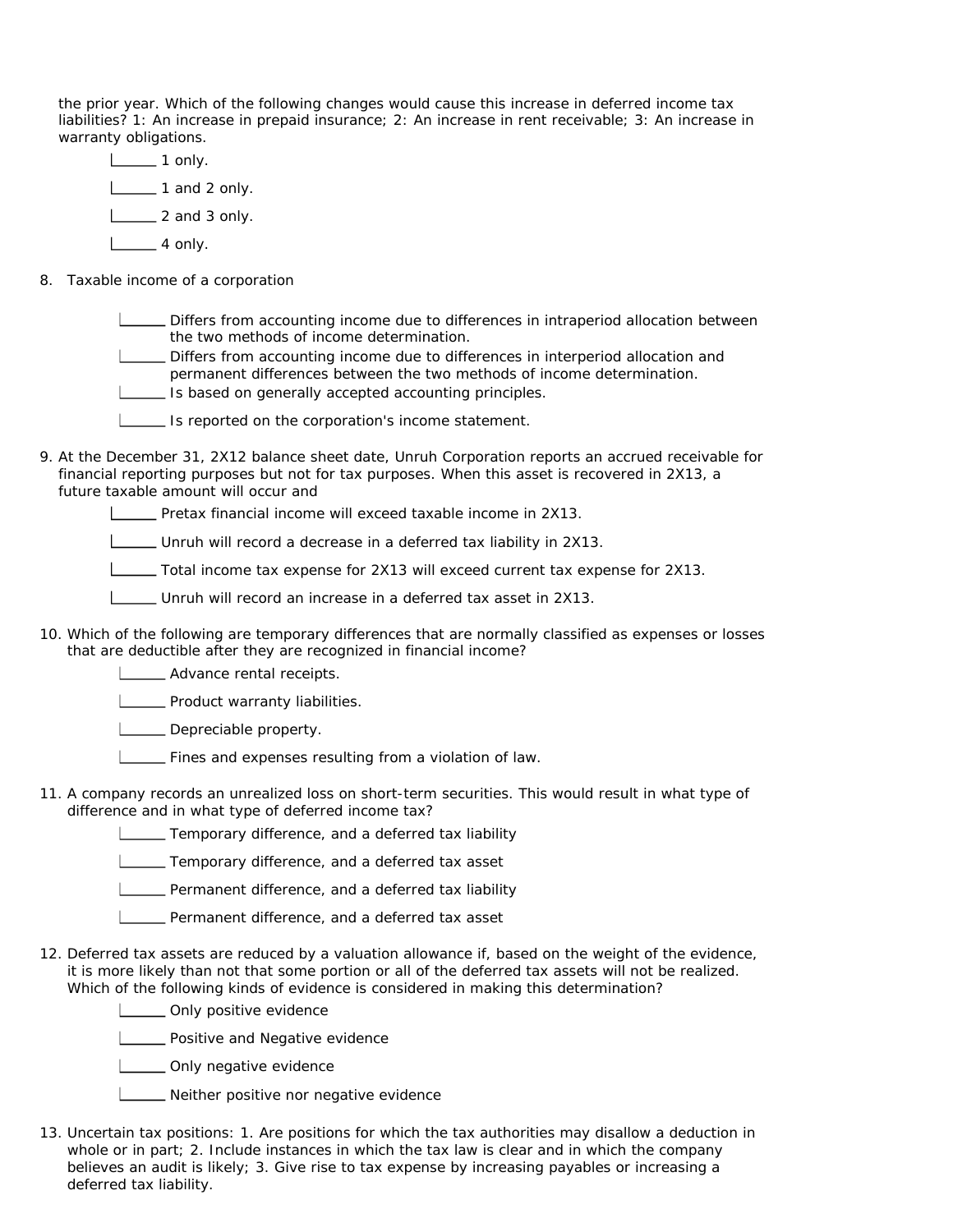$\boxed{\phantom{1}}$  1, 2, and 3.  $1 \_\_\_\$ 1 and 3 only.  $\Box$  2 only.  $\Box$  1 only.

14. With regard to uncertain tax positions, GAAP requires that companies recognize a tax benefit when

It is probable and can be reasonably estimated.

There is at least a 51% probability that the uncertain tax position will be approved by the taxing authorities.

It is more likely than not that the tax position will be sustained upon review.

**LETT** Any of the above exists.

15. Taxable income of a corporation differs from pretax financial income because of

**LETT** Neither permanent differences nor temporary differences.

**LETTE** Temporary differences, but not permanent differences.

**L\_\_\_\_** Permanent differences and temporary differences.

**LETTER** Permanent differences, but not temporary differences.

16. A major distinction between temporary and permanent differences is

Permanent differences are not representative of acceptable accounting practice.

Temporary differences occur frequently, whereas permanent differences occur only once.

Once an item is determined to be a temporary difference, it maintains that status; however, a permanent difference can change in status with the passage of time.

Temporary differences reverse themselves in subsequent accounting periods, whereas permanent differences do not reverse.

#### 17. An example of a permanent difference is

Proceeds from life insurance on officers.

Interest expense on money borrowed to invest in municipal bonds.

Insurance expense for a life insurance policy on officers.

All of these.

18. Deferred taxes should be presented on the balance sheet

As one net debit or credit amount.

In two amounts: one for the net current amount and one for the net noncurrent amount.

In two amounts: one for the net debit amount and one for the net credit amount.

As reductions of the related asset or liability accounts.

### 19. Recognition of tax benefits in the loss year due to a loss carryforward requires

The establishment of a deferred tax liability.

**The establishment of a deferred tax asset.** 

The establishment of an income tax refund receivable.